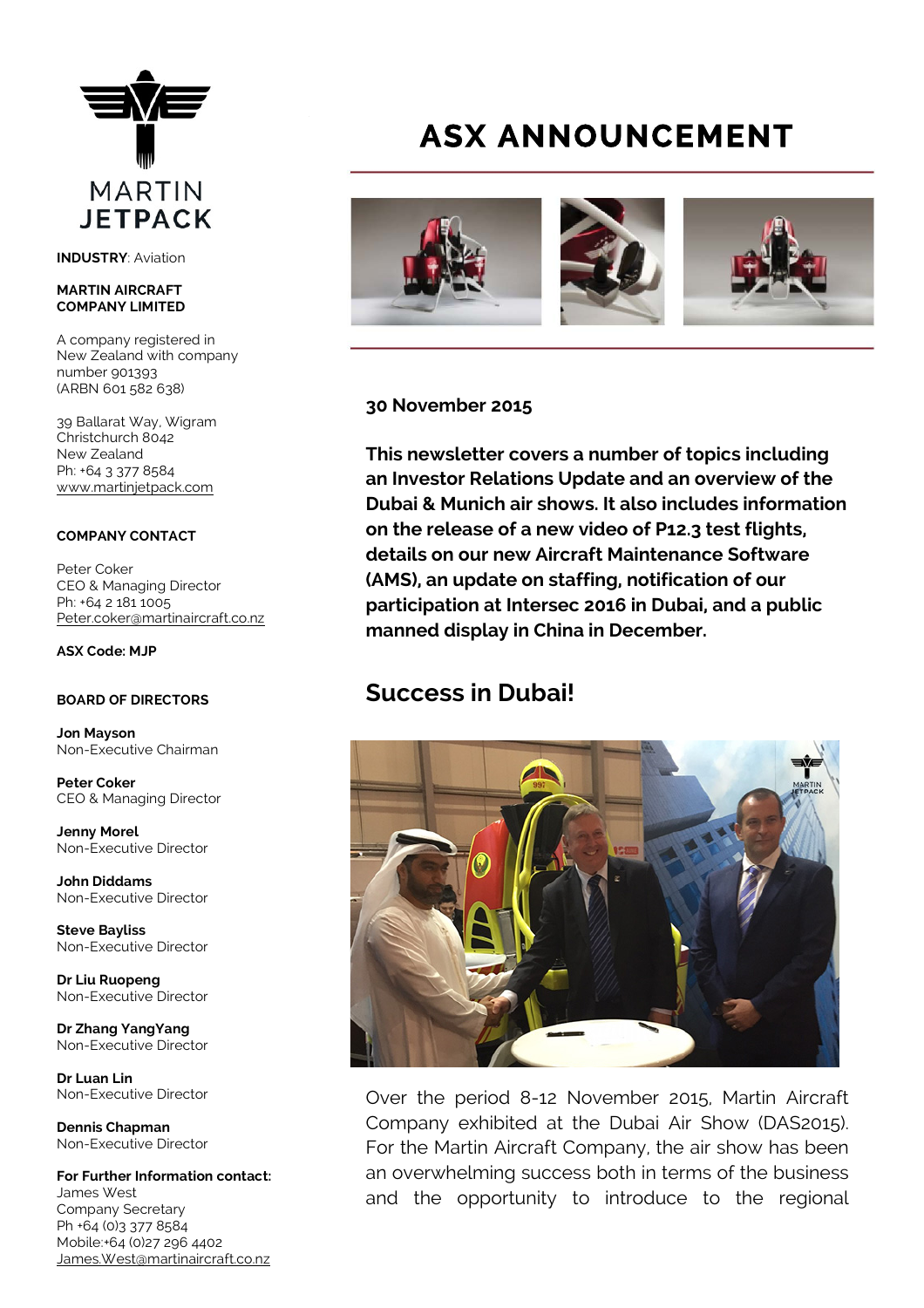

community the latest model of the Martin Jetpack, the world's first practical personal jetpack, with potential usage spanning search and rescue, recreational and commercial applications, both manned and unmanned.

During the five days of the air show, the Martin Jetpack stand quickly became the must visit site for air show attendees, including UAE royalty, heads of state, ministers, ambassadors and senior government officials.

On 9 November 2015, Martin Aircraft Company was pleased to announce that it has signed a Memorandum of Understanding (MoU) with the Dubai Directorate of Civil Defence for the intended future delivery of manned and unmanned jetpacks, simulators, spare parts, support services and both pilot and engineer training for appropriate civil defence and fire service personnel.

The signing ceremony at the Dubai Air Show was attended by Lt Col Expert Ali Hassan Almutawa, Director Operations on behalf of Major General Rashid Thani Al Matroushi, Director-General of Civil Defence, senior representatives of the New Zealand and Dubai governments, along with the Chief Executive Officer & Managing Director of Martin Aircraft Company, Mr Peter Coker.

The parties are working towards the future delivery of a Martin Aircraft Company package with an initial tranche of up to 20 jetpacks and 2 simulators. The sale will also include initial training services and operational support, subject to the agreement of a supply contract.

### **Munich Air Show Report**

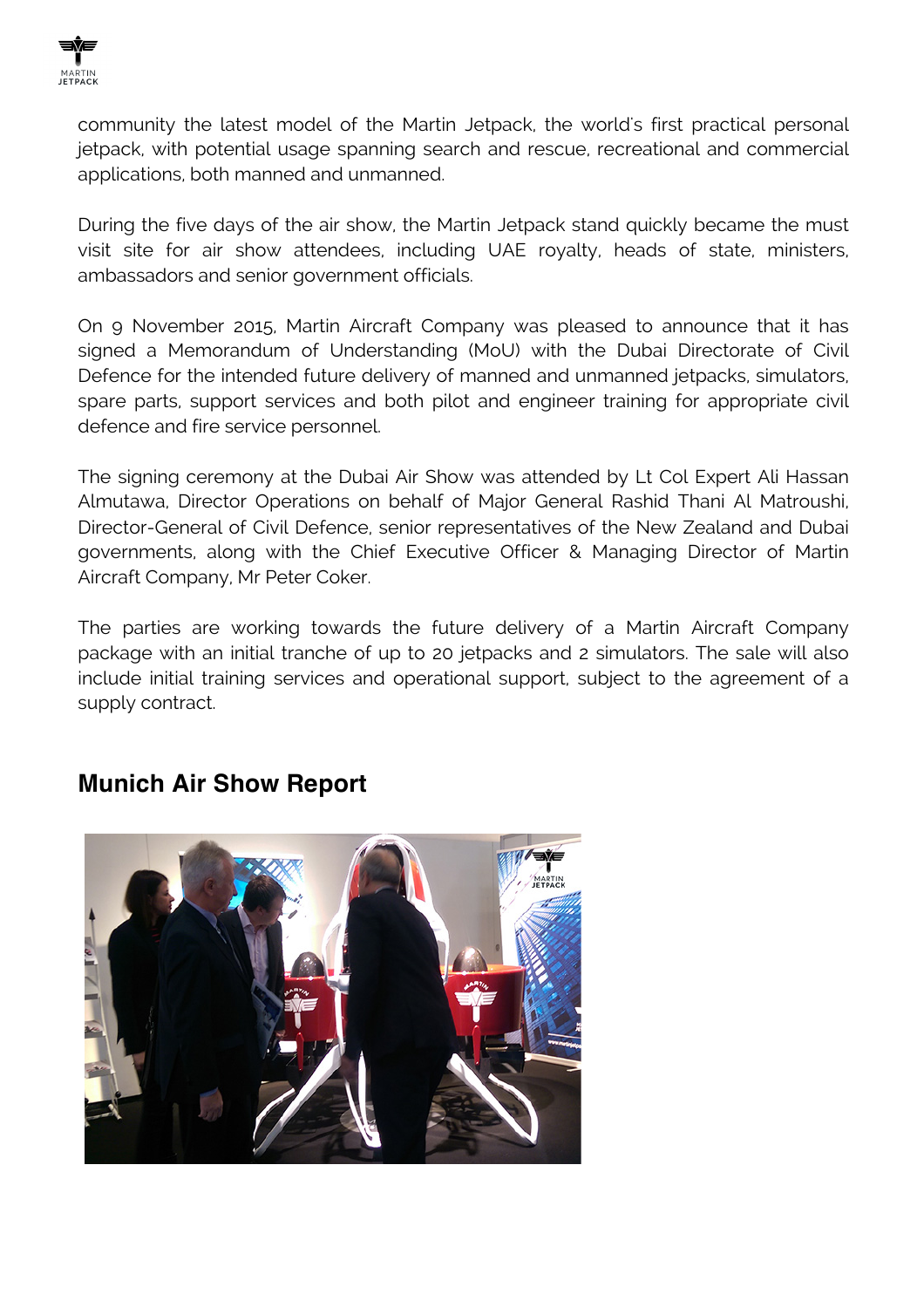

Over the period 3-5 November, the Martin Jetpack display team, in conjunction with our Czech Republic Alliance Partner MACSRO, exhibited at the AIRTECH 2015, the 10th International Aerospace Supply Fair.

This year's AIRTECH was located at the Munich Exhibition Centre, situated in one of the world's most important and traditional aerospace regions. The Martin Jetpack exhibition drew large crowds at the show with our static aircraft and jetpack simulator experience.

The 3-day show was a great opportunity to support our valued alliance partner in showcasing our products in the European region and further promoting our innovative aircraft and its capabilities.

# **"The Road to China" — our first P12 public manned flight demonstrations**



Building on the success from the Paris Air Show where the company signed two significant agreements with Chinese based companies, a plan was formulated to work on a global flight demonstration programme to support sales and marketing initiatives. In support of KuangChi Martin Jetpack Limited (KCMJ), which is our joint venture with cornerstone investor KuangChi Science Limited, established for the purpose of undertaking sales and distribution of Martin Jetpack products in Hong Kong and China, a public manned flight using our current P12 prototype is planned to take place in Shenzhen, China, in December.

China is a very important market for Martin Jetpack and the public manned flight will take place on 6 December on the waterfront of Shenzhen city.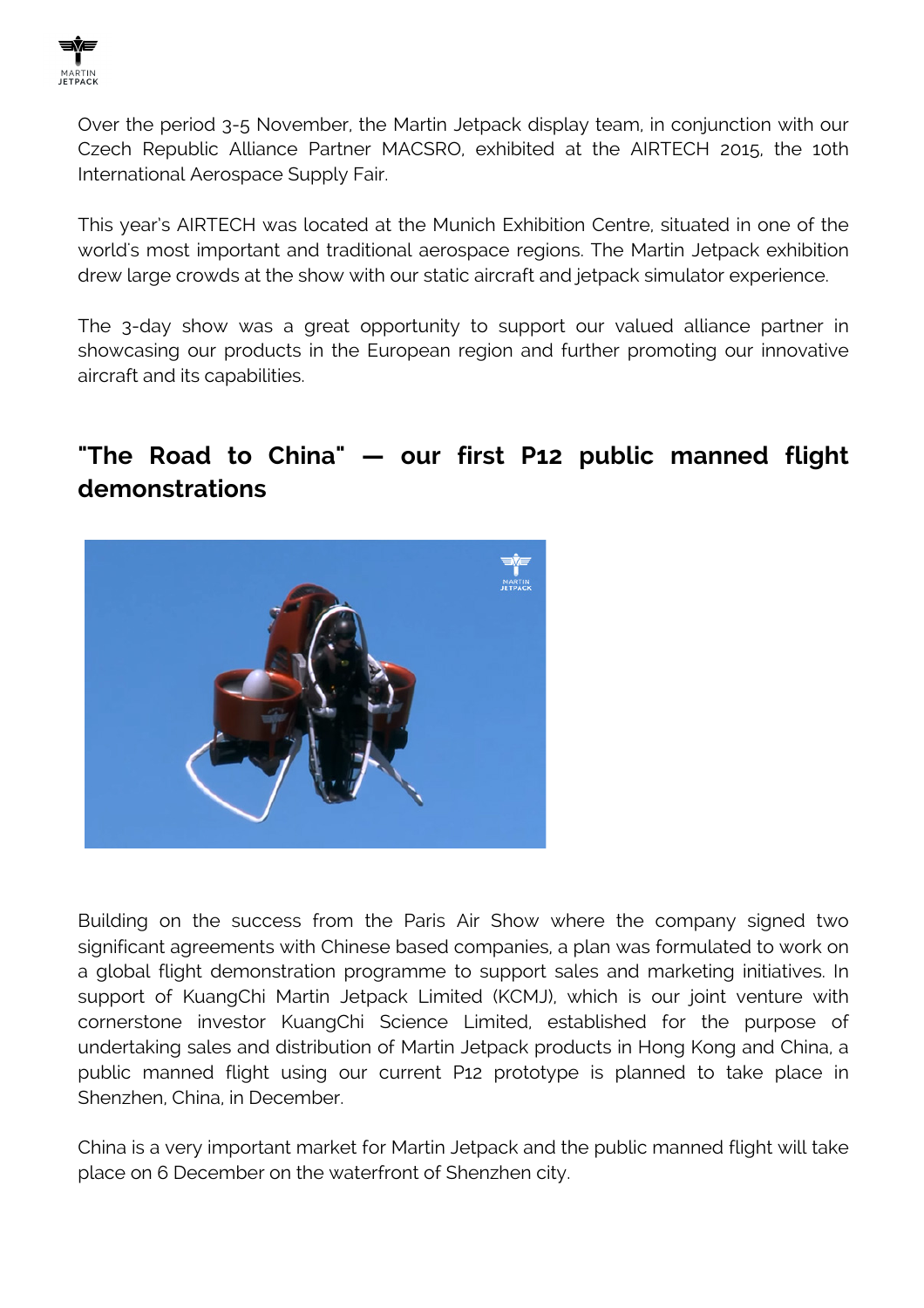

This announcement is the second in a series of public flight displays, (Warbirds over Wanaka 2016 being the first), in which the company will demonstrate the world's first practical personal jetpack.

For many potential customers "seeing is believing" and being able to bring the jetpacks to the market will be an important strategic enabler to securing future sales.

Martin Aircraft Company is working on a global programme and is currently in discussions with a number of civil aviation authorities/federal agencies and flight display committees (for air shows), to enable the Martin Jetpack to conduct displays in other regulatory jurisdictions.



# **Latest Phase of Manned Jetpack Test Flight November 2015**

The following "fly on the wall" video is the third in a series and follows the team at Martin Aircraft Company for a week as they complete the final series of flight tests for the new P12.3 jetpack and take it through its paces in preparation for deployment to its first public display in China in early December 2015.

Over the last six months, Martin Aircraft Company has been taking the P12 jetpacks through a formal flight testing and evaluation programme, which differs from previous testing as these aircraft have been built in more of a production environment, using rigorous build configuration controls and processes.

As a result of the implementation of advanced aircraft sub-systems and better design, the manned flight testing phase has confirmed significant improvements in aircraft handling and manoeuvrability from earlier test flights.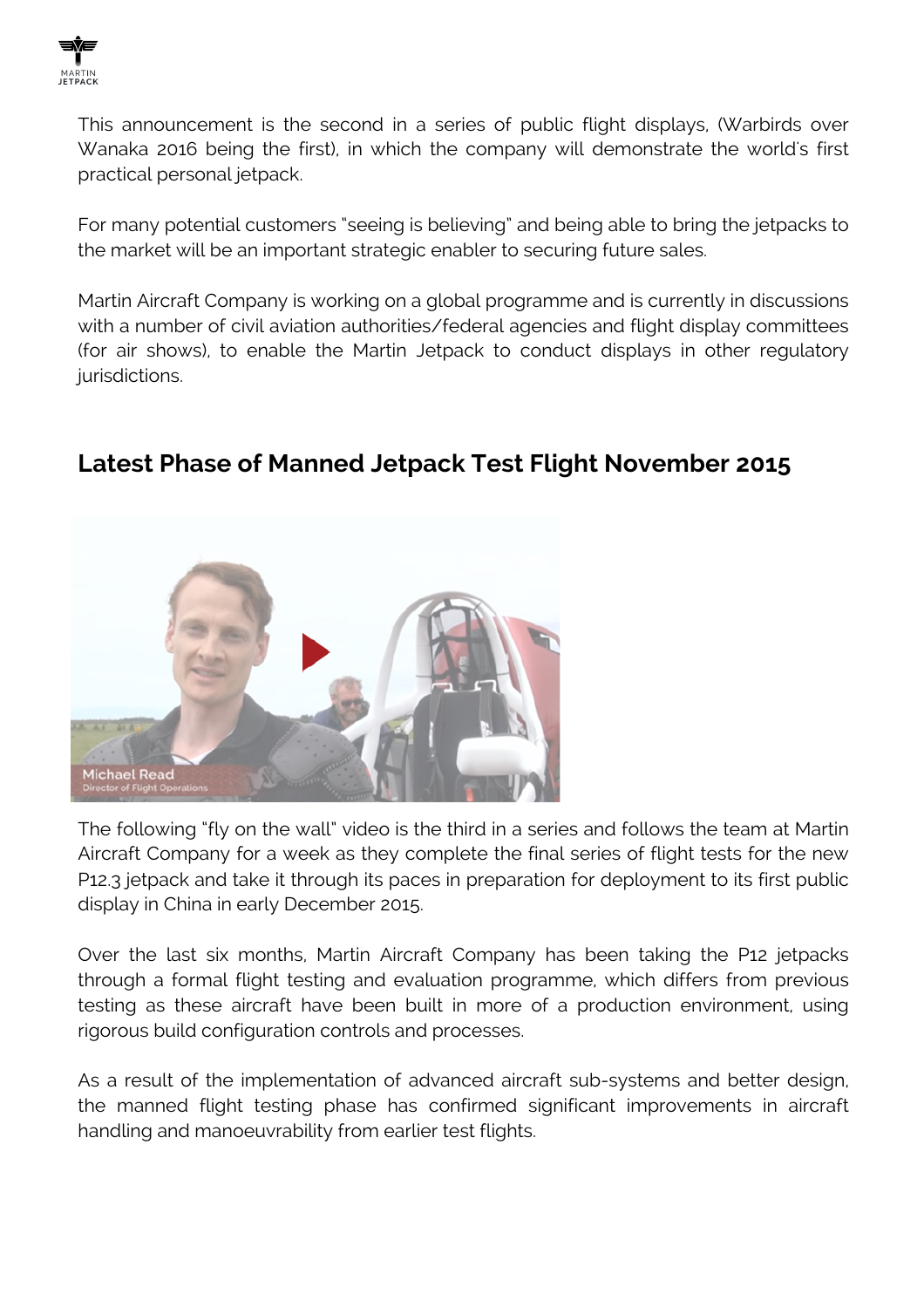

## **New AMS for Martin Jetpack**

This month, Martin Aircraft Company is rolling out its new Aircraft Maintenance Software (AMS) program. Traditional paper-based CAA logbooks are being replaced with an integrated system that allows us to produce, maintain and provide after sales support in a manner consistent with aviation standards (in particular Parts 148 and Parts 145). The Canadian company which produces the software has over 200 aviation companies using it to support the operations of their aircraft. Special customisations were conducted last week during the week-long in-house training, whereby the system was set up to allow our future customers to access maintenance data about their aircraft from anywhere in the world, including on their tablet or mobile phone. Martin Aircraft Company will be able to forecast when any aircraft in the fleet globally, is due for maintenance or requires fault rectification.



# **Company Restructuring — getting ready for 2016 and beyond**

Often when the phrase "company restructuring" is used it comes with negative connotations such organisational decline, redundancies and troubled times. Not so at Martin Aircraft Company where given the growth of the organisation, the positive market feedback and our focus on being production ready in 2016, with a particular focus on aligning ourselves to an aviation company requirements, we are currently undergoing a "positive restructuring".

The restructuring includes a re-organisation of the business structure to meet the requirements of Civil Aviation Regulations Part 146 and 148 and a search to hire more talent as part of our planned expansion programme to be production ready.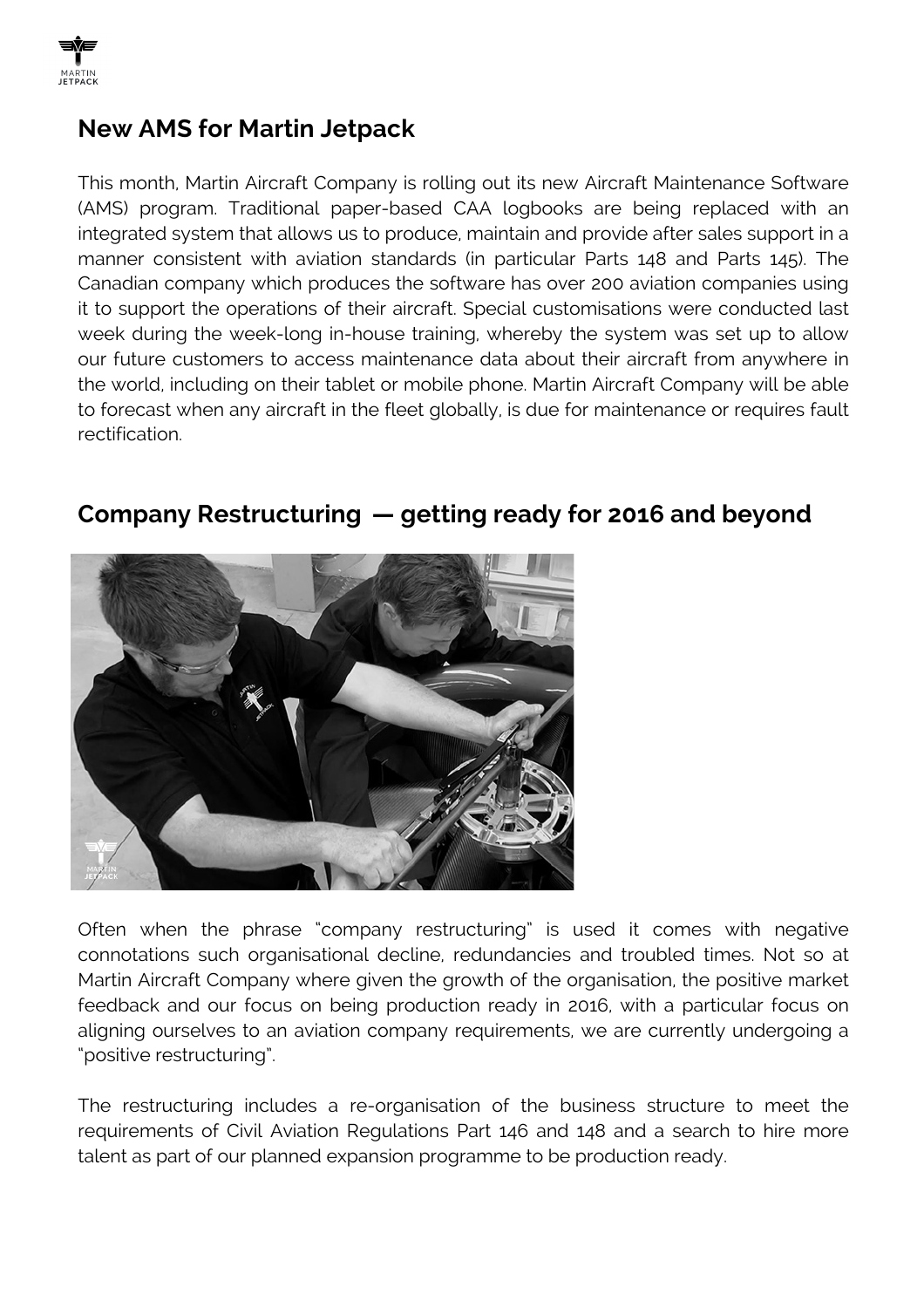

For those interested in working with us, we are now recruiting for the following positions.

- Investor Relations Manager
- Senior Flight Operations Technician
- Systems Engineer
- Sustainability Team Leader
- Sustainability Software/Systems Engineer
- Programme Manager
- Quality Systems Manager
- Senior Mechanical Engineer
- Mechanical Engineer
- Head of Aircrew Testing
- RPAS Operator & Unmanned Aircraft System Analyst

For more information contact our engineering and technical recruitment partners at The Talent Hive by emailing your enquiry and CV to **[jetpack@thetalenthive.co.nz](http://jetpack@thetalenthive.co.nz/)** or by calling +64 (0)3 2818448 and asking for Matt Love-Smith or Marc Denholm. All enquiries will be treated in the strictest confidence.

### **Intersec 2016 with Dubai Civil Defence**



Martin Aircraft Company is pleased to announce that in collaboration with Dubai Civil Defence it will be exhibiting at Intersec 2016, the world's leading trade fair for security, safety and fire protection, which will take place at the Dubai International Convention and Exhibition Centre from 17-19 January 2016.

The last event held in 2015 attracted 1,234 exhibitors and welcomed more than 27,303 visitors from 118 countries.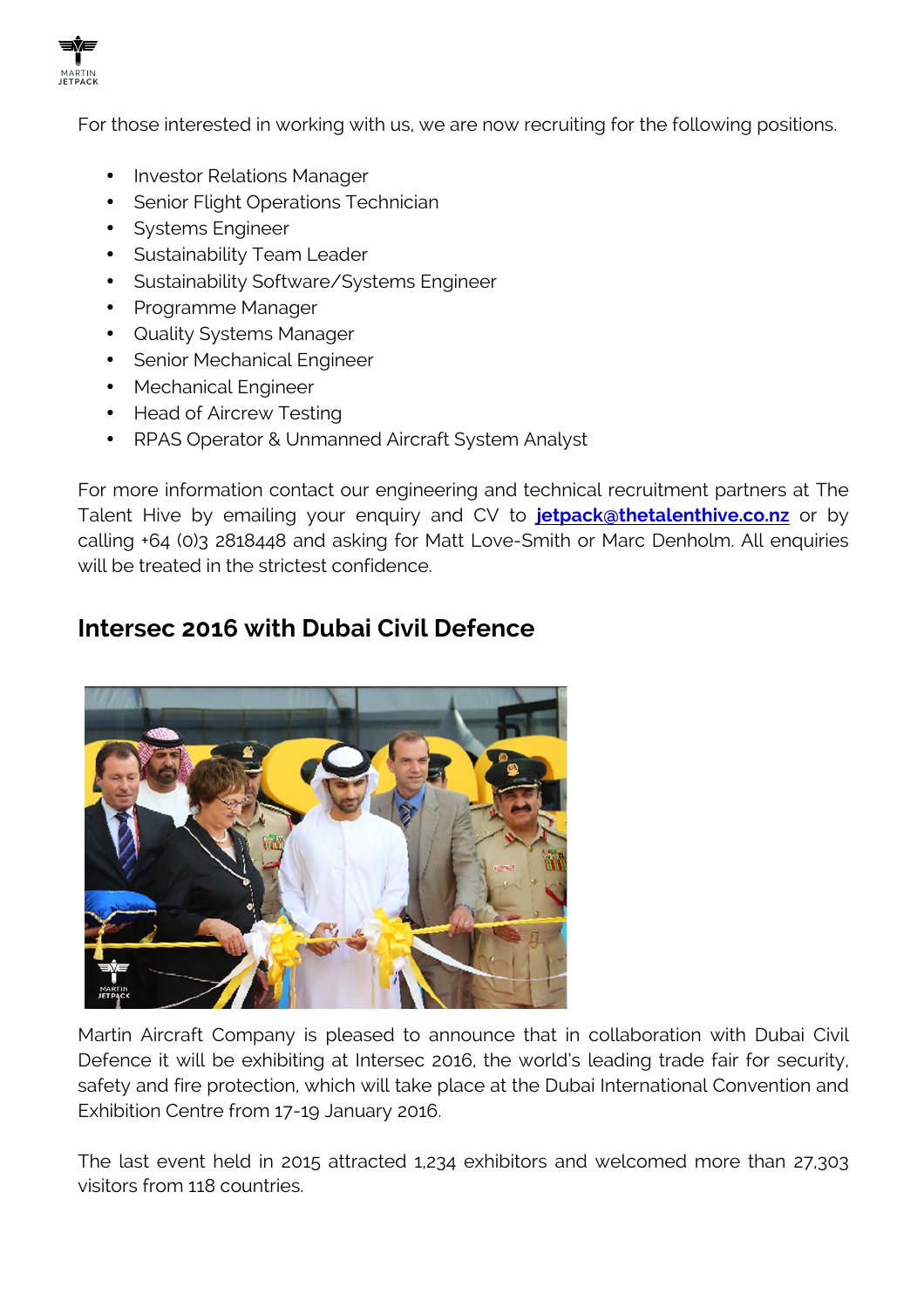

For Martin Aircraft Company, the Middle East is an important region both in terms of economic strength and appetite for ground-breaking technology such as the Martin Jetpack and our heavy lift UAV. This is especially so now with a visionary launch customer such as the Dubai Civil Defence.

For more information on Intersec 2016, visit their website at **[www.intersecexpo.com](http://www.intersecexpo.com)**

# **Investors Relations Update**

Martin Aircraft has been working alongside well-known and respected Investor Access experts, Edison Group, who are assisting us by introducing investment opportunities in ASX:MJP to European and Australasian based wealth managers.

As part of this planned incremental approach, and the targeting of institutional investors, the CEO & Managing Director has undertaken a number of investor roadshows and meetings over the past few months covering England, Scotland, Ireland and Singapore. These meetings continue to raise awareness of Martin Aircraft Company and educate potential investors as to the utility of the Martin Jetpack in both the manned and unmanned environments.

# **Annual General Meeting**



On 29 October 2015, Martin Aircraft Company Limited (MJP) held its inaugural Annual General Meeting (AGM) as a Publicly Listed Company.